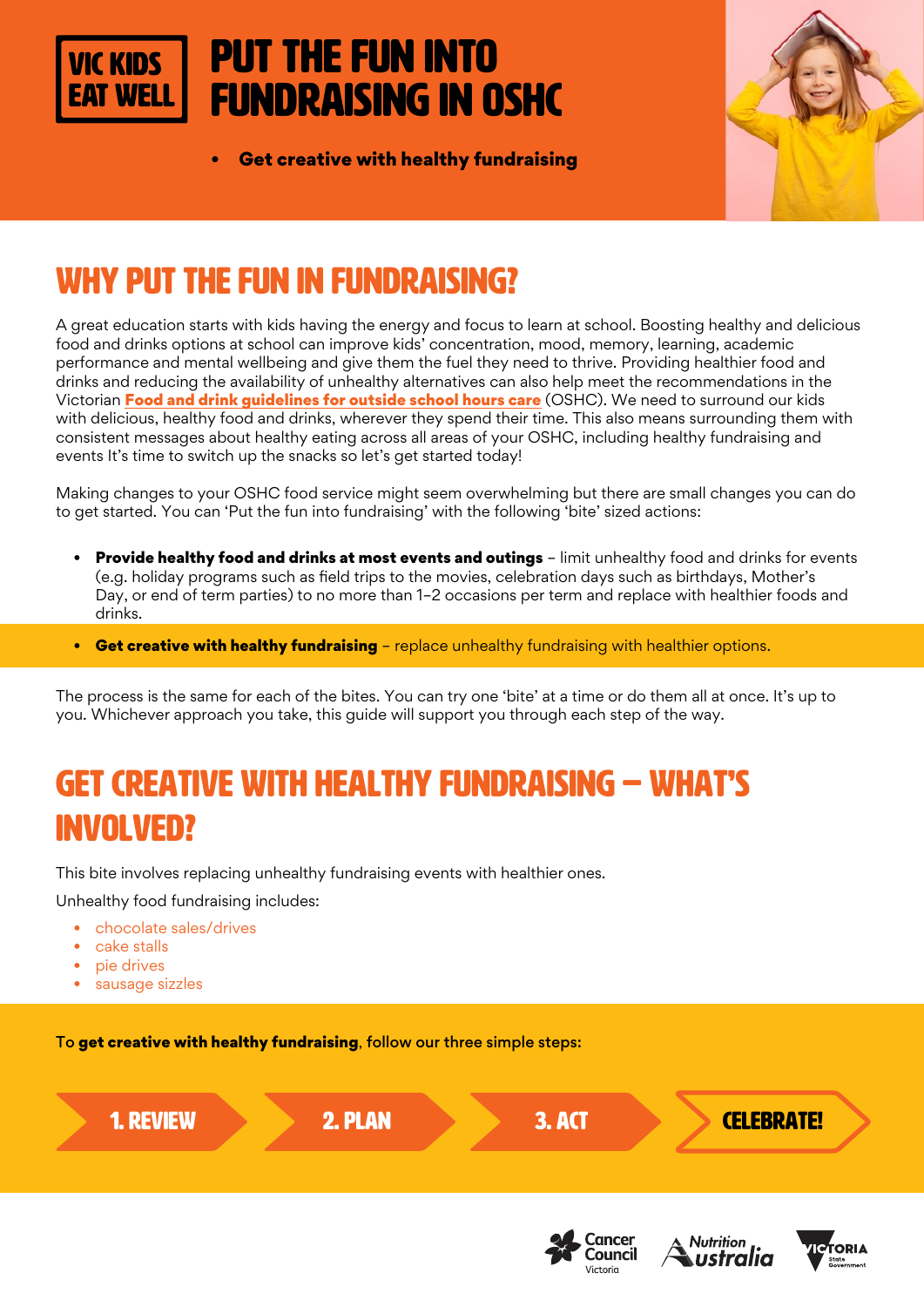

#### STEP ONE: REVIEW

Start by reviewing the food-related fundraising activities currently being run or planned by the OSHC service.

Make a note of how many food-based fundraising activities the service has planned, and then note if they include unhealthy food and/or drink.

Note: unhealthy food and drinks refer to confectionary, sugary drinks, fried foods, pastries, baked goods or snack food items high in added fat, salt and/or sugar. For example, packaged chips, lollies, meat pies, chocolate, cakes or soft drink.





## STEP TWO: PLAN

The next step involves planning how you will replace unhealthy food and drink fundraising events with healthier alternatives.

Healthy food fundraising includes:

- healthy barbecues: ideas for [Hosting a healthy barbeque](http://heas.health.vic.gov.au/healthy-choices/workplaces/barbecues/planning-menu)
- seasonal fruit or vegetable drives, such as a December mango box fundraiser
- snack packs, such as popcorn packs, dried fruit truffle balls, roasted chickpeas or nuts, or dried fruit, nut and muesli nibble mixes
- a smoothie bike for your next open day or event
- theme days at your service. Celebrate cultural diversity in your OSHC community by running a fundraising day that sells a range of food from around the world.







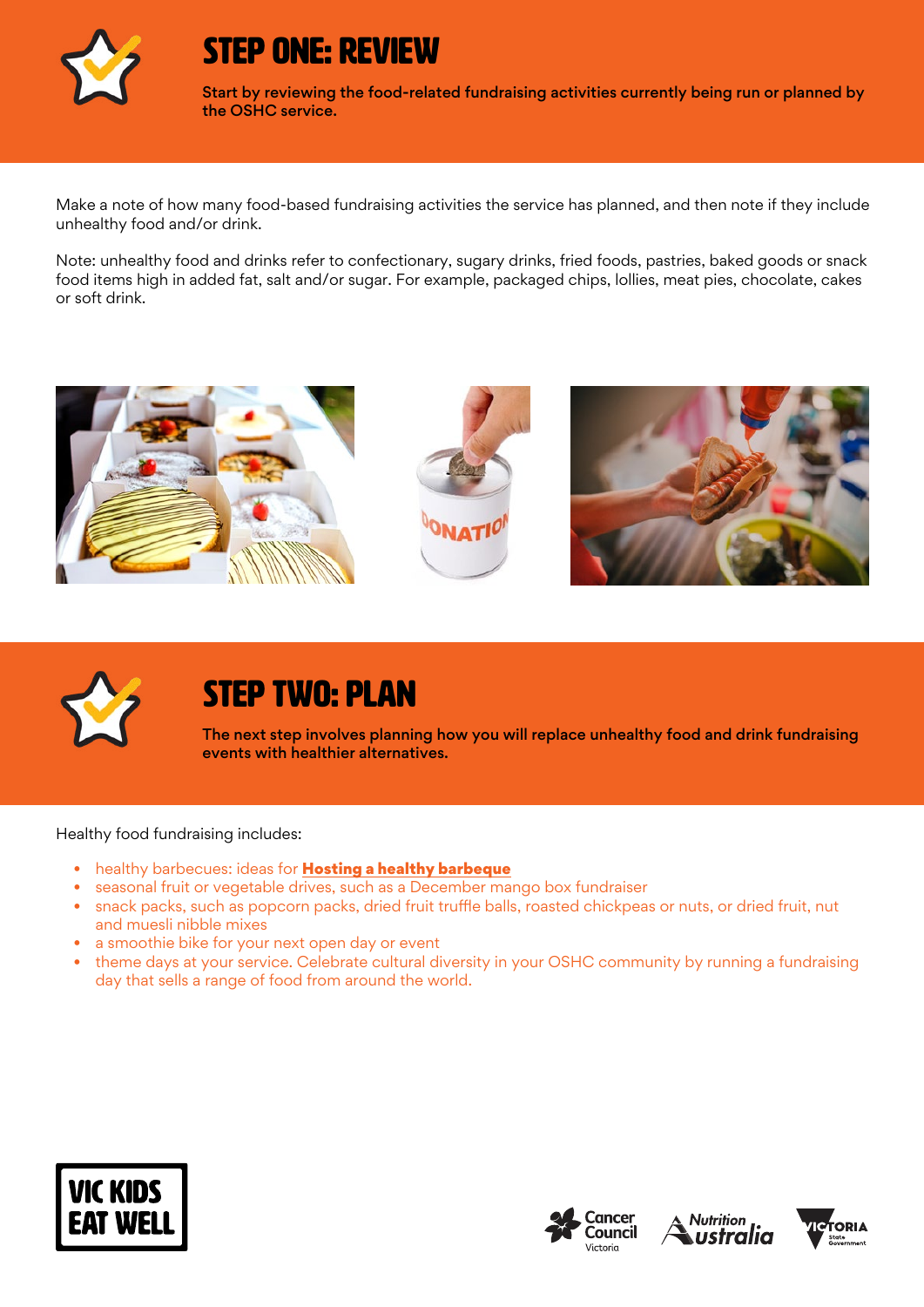When it comes to fundraising at the OSHC service, there are also plenty of creative ways you can plan non-food fundraisers including:

- sell healthy cookbooks created by your OSHC community
- raffles or auctions: sell raffle tickets or take auction bids for donated goods and services from local businesses such as movie vouchers, haircut vouchers or gift hampers
- gold coin days: request a gold coin donation to participate in themed dress up days (e.g. dress like a superhero day) and fun social activities such as discos and concerts or games day (e.g. tug-of-war, egg and spoon or three-legged races)
- colour runs
- run, walk, bike, skip, dance, swim and skate-a-thons
- read-a-thons.

Document the service's fundraising plan for the upcoming year and confirm which healthier food events or nonfood fundraisers will be used.

For more healthy celebration ideas refer to [Healthy school celebration ideas | Healthy Eating Advisory Service](http://heas.health.vic.gov.au/schools/promoting-healthy-foods-and-drinks/healthy-fundraising-ideas)







### Preparing for change

Look for ways to engage the OSHC community in making changes. Take opportunities to talk to families, staff, children and volunteers to get a sense of the 'appetite' for change and the best way to introduce changes. You can make changes all at once or use a gradual approach.

All at once involves making the changes overnight or all in one go. An ideal time to do this is at the beginning of a new school year or term. This is the quickest approach and usually works best if you are only introducing a few changes and when you know there is good support for change.

A gradual approach involves making changes gradually over time. This option gives children and families more time to get used to the changes and an opportunity to adjust to new fundraising ideas. It is often the more readily accepted option if you need to make lots of changes.







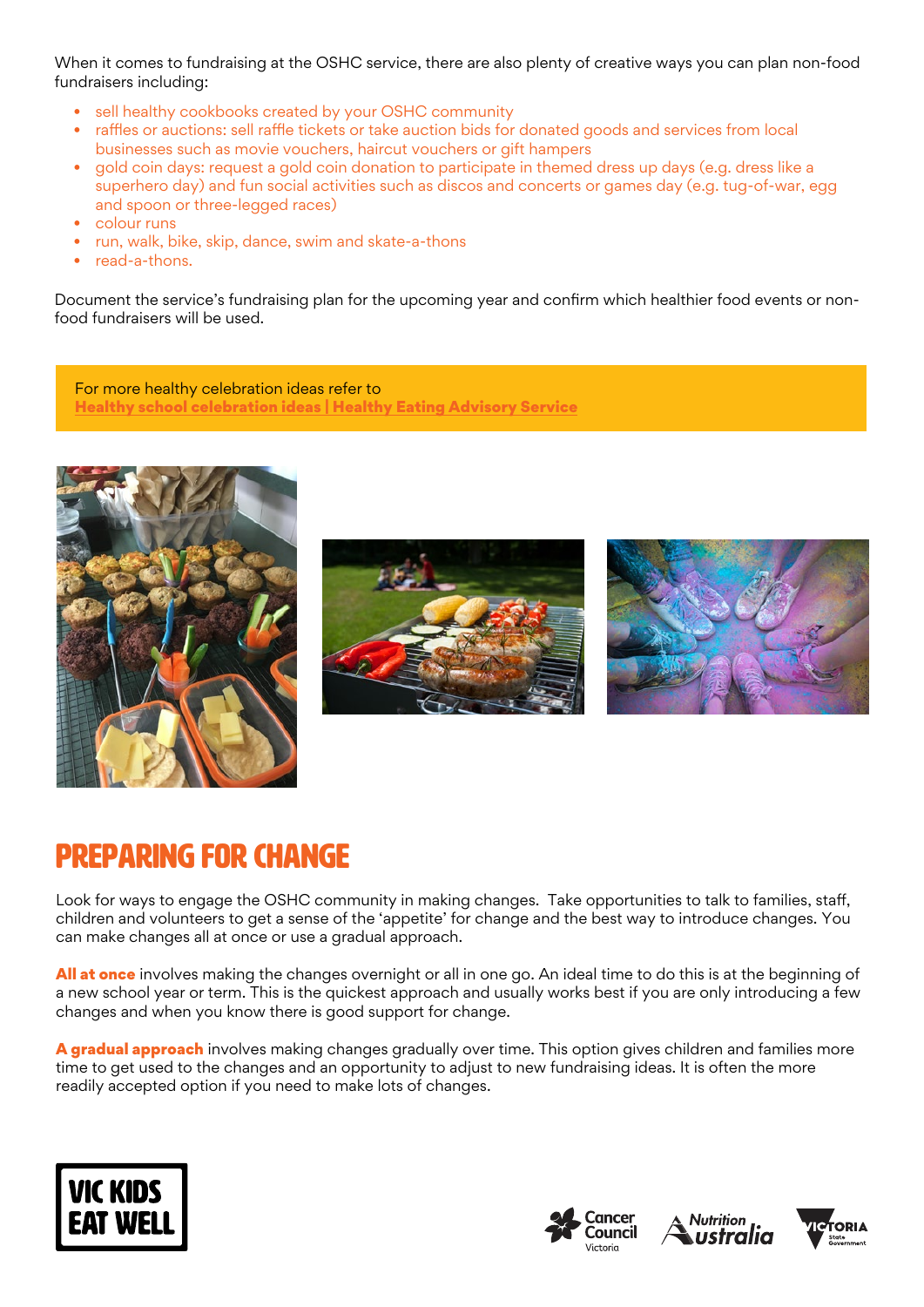

### STEP THREE: ACT

Now you've done all the groundwork, it's time to put it into action.

### SUPPORTING SUCCESS

Consider how you will communicate the changes you make to fundraising with the children and families at the service, and how you will reinforce messages about healthy eating through planned curriculum activities.

Remember, this is just one of the 'bites' you can do to put the fun into fundraising. Check out how to **'Provide** [healthy food and drinks at most events and outings'](https://www.vickidseatwell.health.vic.gov.au/resources).